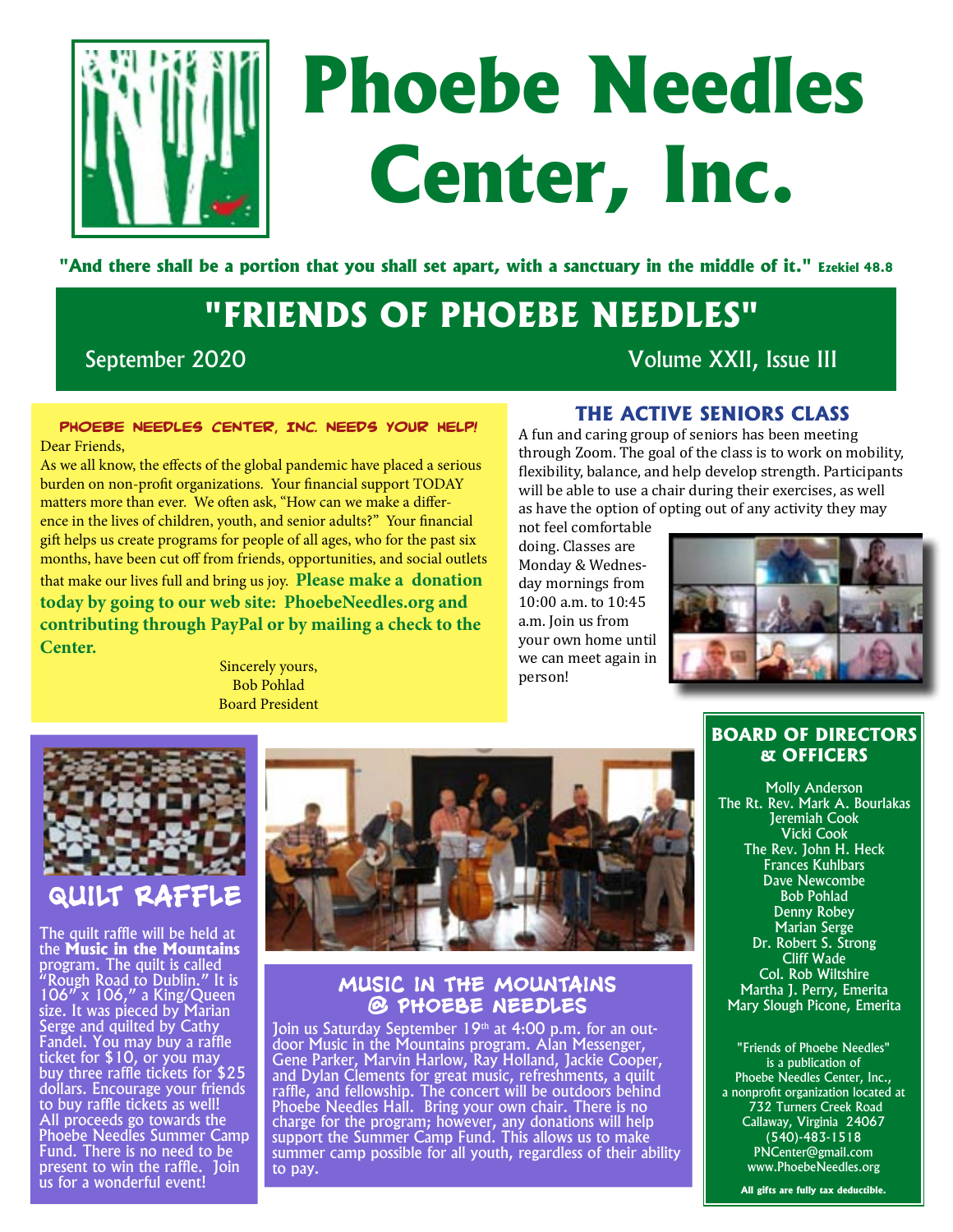#### **Outreach Wednesdays @ Phoebe Needles** allowed campers

to provide services to the community. They participated in a variety of charitable work this summer, including landscaping projects and three building projects. Car washes were also held to raise funds for community outreach projects.

PNCI summer staff and campers volunteered for three days at the **Roanoke Rescue Mission**. Manna ministry is a weekly grocery distribution program serving families in the Roanoke region. They organized food in the Manna Pantry and packed them into boxes that are distributed on Saturday mornings. In addition, they prepped lunch and dinner for the homeless, served lunch, and even showed up at 7:00 a.m. to help hand out the food boxes on a Saturday morning.

Camp staff also volunteered at **Heavenly Manna** where they sorted and labelled over 2000 cans for the food bank in Rocky Mount. They also organized food storage areas, which consisted of two rooms and a trailer outside that housed canned food. Goodie bags were prepared for Heavenly









# **SUMMER CAMP 2020**  -- it was a little different this year!

Despite the difficulties surrounding COVID-19 this summer, Phoebe Needles Center Board of Directors and staff managed to come up with engaging and interactive opportunities for the campers. Camp was approached just like COVID-19-one day at a time.

**Virtual Tuesdays @ Phoebe Needles** was a program for fourth graders and up that offered online activities through Zoom. Families attended all the way from Oklahoma!





**Thursdays in the Summer @ Phoebe Needles** was an in-person day camp for youth. These days were the most similar to a typical summer at camp. Campers were able to participate in the climbing tower, shoot arrows on the archery range, sling paint balls at targets, swim in the pool, play games, tie-dye a







In the fantastical **Welcome to Hogwarts**  program, campers spent time with a renowned Harry Potter enthusiast, Dr. Lana Whited. This program allowed campers to explore their favorite characters and attend herbology classes. Campers were given a wizard name and learned about spells used in the wizarding world. Camp staff also lead Harry Potter themed games.



## **VIRTUAL ONLINE ADULT SUMMER CAMP PROGRAM**

Our summer program also included a virtual activity for adults. There were five twohour programs every Friday morning in which senior adults participated on Zoom. This time consisted of quality discussion and conversation, fitness and well-being, interactive games, and worship. Camp counselors lead the interactive games and fitness and well-being portions of the program.



To supplement the summer for campers and to create flexible times for camp activities the staff offered **Phoebe Needles Micro-Camps.** There camp programs were hosted by the summer staff on demand. They were offered to families, groups of neighborhood children, and youth groups. Programs included:

**~Game Night~ ~Cooking Classes w/ Chef Pat~ ~Story Time~ ~Virtual Escape Room~ ~Comedy Night~**







The **Day Camp 2020 Program @ Phoebe Needles** was a series of eight videos produced by Lestie Green, Day Camp Administrator, and the summer staff, that included activities for campers to do at home with their families. The two-hour videos included songs, Bible stories, arts & crafts projects, and games.





### **FRIDAYS IN THE SUMMER**

On Fridays, campers were able to come to Phoebe Needles with their families for a movie and a campfire. This allowed entire families to experience an evening out of the house. Each Friday, a different movie was played, and popcorn and lemonade were served. Afterward, everyone sat by the campfire and enjoyed s'mores.